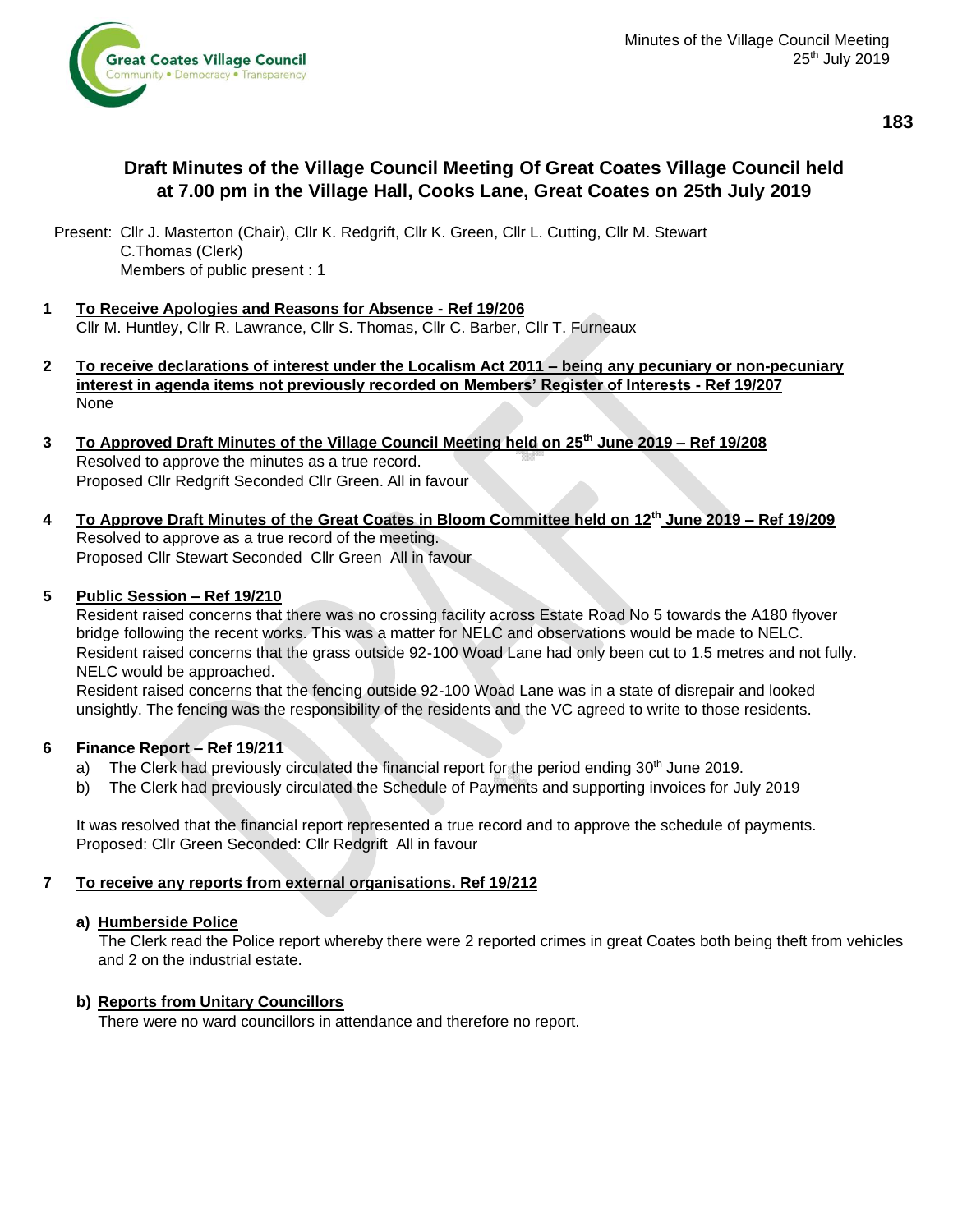

**184**

## **8 To receive reports from representatives of external organisations – Ref 19/213**

Freshney Forward No update available.

## **9 To receive reports of committee meetings of the Village Council – Ref 19/214**

- a) Reports from Council Committee Meetings Personnel No committee meetings had been held. The Clerk confirmed that staff appraisals were to be arranged for the end of August.
- b) Reports from Council Committee Meetings Hall Management No committee meetings had been held.
- c) Reports from Council Committee Meetings Great Coates in Bloom

Cllr Stewart reported that the Scarecrow event had been an amazing success with 27 scarecrows.

Work had been done at the cut through between Allington Drive and Newbury Avenue and wild flower seeds had been laid at one end with the intention, over time, to extend along the whole length.

Community Payback were to provide support to clear grass and paint the entrance fencings in this area.

Fly Tipping in this area and along the land alongside Newbury Avenue continues to be a problem. It was proposed to include reference to fly tipping in the newsletter and magazine to encourage residents to respect these areas. NELC have provided an additional bin at the Newbury Avenue end.

Cllr Stewart thanked Chris Dunn, a new member of the In Bloom Committee for donating a wheelbarrow, bin liners and compost to the committee.

Cllr Stewart also thanked Cllr Barber for donation of plants and Mike Baxter for cutting the grass around areas of the village.

## **10 Parish Matters**

- **a) Councillor Casual Vacancy – Ref 19/215** There continues to be one casual councillor vacancy.
- **b) Village Council Newsletter and Magazine – Ref 19/216**

Clerk confirmed the first newsletter had been delivered with positive feedback. Cllr Green confirmed the next village magazine was planned for the  $1<sup>st</sup>$  week in September and would include a bee keeping feature, village survey also available online. Future focus would be on the magazine and not advertising.

- **c) Orsted Community Funding – Ref 19/217** Applications were now closed for the current funding.
- **d) Neighbourhood Plan for Great Coates – Ref 19/218** The Clerk had requested information from a specialist company who assists in these plans.
- **e) Water Butts at Village Hall – Ref 19/219** It was resolved to obtain costings to provide water butts at the hall. Proposed Cllr Stewart Seconded Cllr Cutting All in favour
- f) **Review Title and Terms of Reference for Village Hall Managamenet Committee – Ref 19/220** This matter was deferred until the August meeting.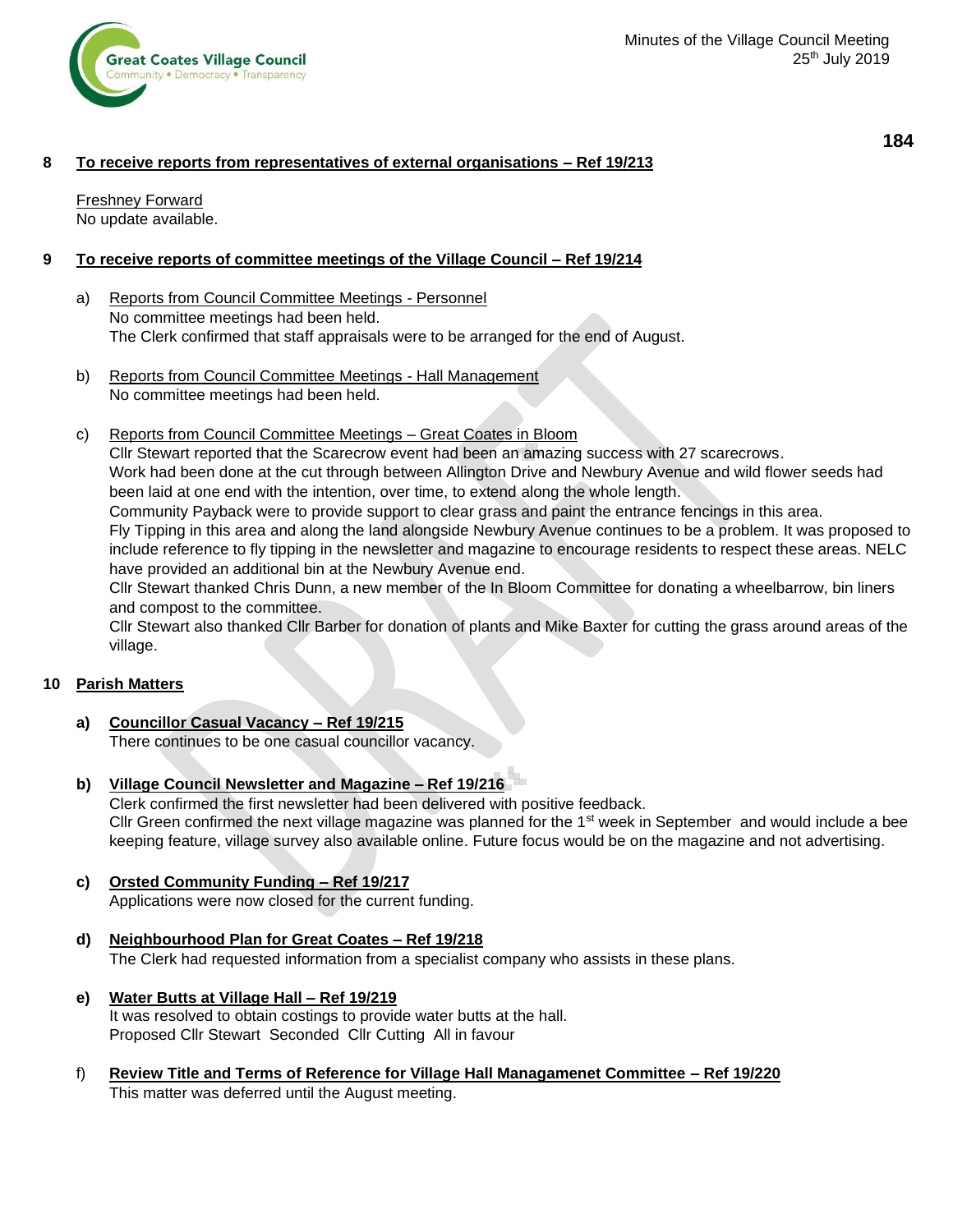

#### g) **Review Tracking Report**

Christmas Tree on Village Green – Ref 19/221 The Clerk confirmed that a letter had been sent to Greenbelt requesting permission.

#### Site for Allotments in Village – Ref 19/222

No reply had been received from NELC to enquiries made in April 2019. The Clerk would further follow this up with NELC.

Village Hall Car Park – Ref 19/223 Work had been completed on the car park.

Refurbishment of the Kitchen – Ref 19/224 This would be completed during August.

Planters Either Side of The Hall – Ref 19/225 The Clerk would investigate potential planters now work on the car park had been completed.

False Wall At The Hall – Ref 19/226 The Clerk had requested quotations and these would be available at the August meeting.

Footpath 49 – Ref 19/227 The Clerk had written to NELC expressing concerns.

Traffic Through The Village – Ref 19/228 The Clerk had written to NELC detailing the Council's concerns

#### **11 Clerk's Report – Ref 19/229**

- a) Correspondence Received
	- i) Public Footpaths A resident had made a complaint regarding overgrown footpaths. These had now been cut by the landowners.
	- ii) Tree Cutting On Newbury Avenue A resident had made a complaint regarding cutting down a tree on VC land. The Clerk had dealt with this.
	- iii) Meeting with Cllr Ron Shepherd It was agreed to invite Cllr Shepherd to an informal meeting and The Clerk would liaise with NELC on a suitable date.
	- iv) Winter Gritting Program The Clerk had previously circulated an email from NELC in respect of winter gritting program. There were no issues in respect of the proposed program.
	- v) ERNLLCA Cllr Masterton advised on the District Committee Meeting which did not take place.

#### **12 Planning Applications and Decisions Received – Ref 19/230**

a) DM/0631/91/FUL – 3 Ruskington Close : No objections.

#### **13 Items to be considered for next agenda – Ref 19/231**

Date of the next meeting is Thursday 22<sup>nd</sup> August 2019. Any items to be given to the Clerk by 16<sup>th</sup> August 2019

Meeting closed at 8.15 pm and moved to Closed Session

**185**